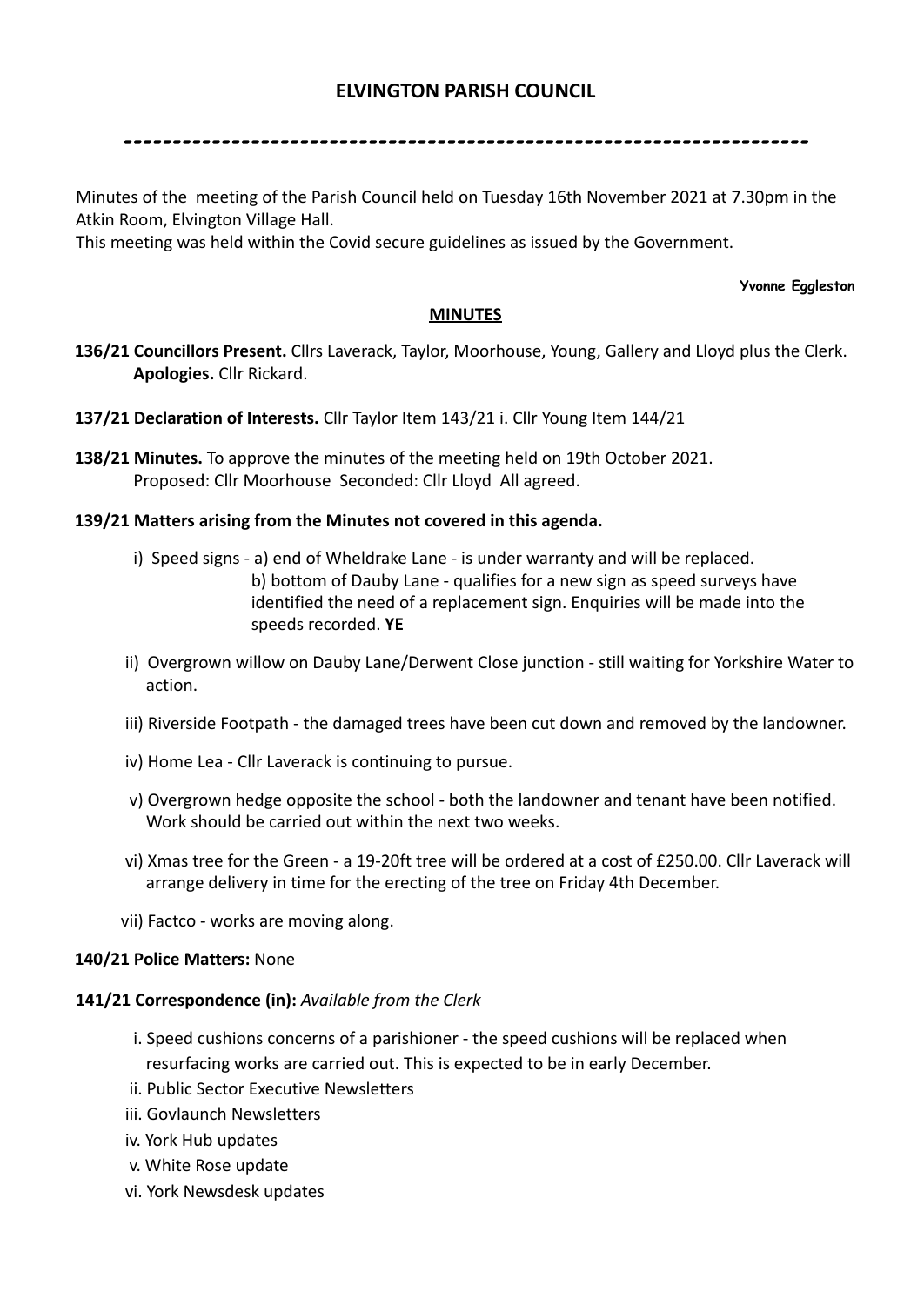# **142/21 Correspondence (out):**

- i. Speed cushions concerns of a parishioner *(Clerk)*
- ii. Emails of thanks to the Vicar, Air Museum, St Chad's Band, Village Hall and Scouts for their efforts at the Remembrance Day Services *(Chairman)*

## **143/21 Financial.**

Receipts to note: None

Payments to approve:

- i) Seegreen Systems Ltd Web hosting £194.40
- ii) Patricia May poppy wreaths £80.00
- iii) St Chad's Band donation £100.00

Other Matters:

- i. Operating Statement to be checked by Councillors. Approved by All. Bank statement checked by Cllr Moorhouse.
- ii. Budget meeting to be arranged. Double Taxation will also be discussed. **YE**

# **144/21 Planning Applications:**

New Applications:

21/02219/FUL - Erection of storage building to rear for commercial and recreational storage in association with occupation of Lysander Cottage only - Lysander Cottage, Elvington Lane, Elvington, YO41 4AX for Mr & Mrs King

No objections.

Approvals:

21/02193/FUL - Single storey rear extension - 8 Church Green, Elvington, YO41 4AE for M Stonier

Refusals:

Applications withdrawn:

Other Matters:

## **145/21 Risk Register** - carried forward.

## **146/21 Highways, Paths and Verges**

- i. Beckside crossing Cllr Laverack has not heard anything further.
- ii. Wheldrake Lane no further information has been received.
- iii. HGVs and speeding Cllrs Laverack and Moorhouse have met with Sutton upon Derwent Parish Council to discuss an action plan. It was proposed that both Parish Councils approach their respective MPs for support. Julian Sturdy has already confirmed his support.